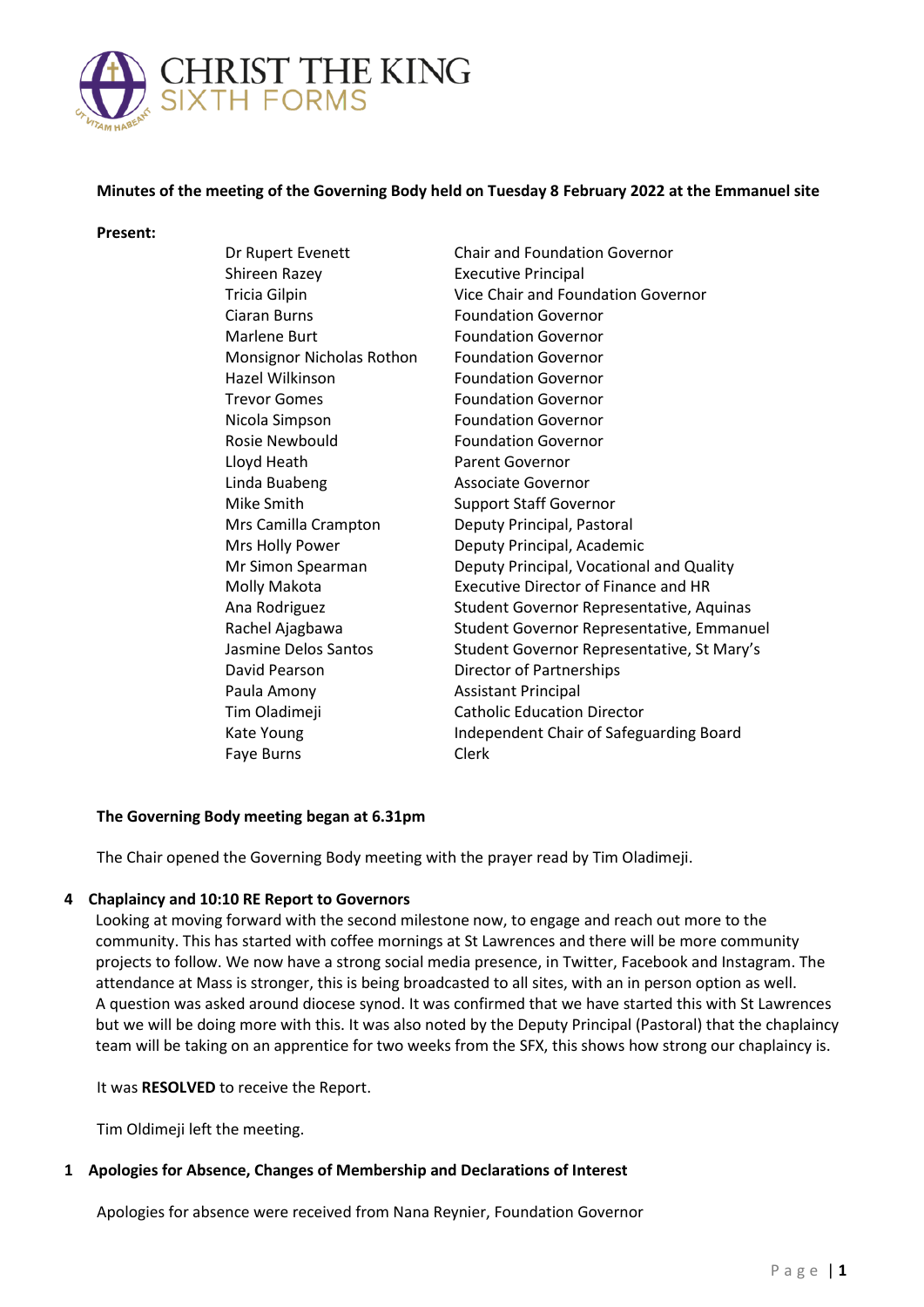There were no declarations of Interest.

The Clerk left the meeting.

The Chair informed the Governing Body of the Clerks resignation. An interview was held for an applicant and the post was offered and accepted. The Governing Body approved the appointment of Linda Harrison as new Clerk of Governance.

The meeting was quorate.

# **2 Minutes of the Governing Body Briefing held 7 December 2021**

The minutes were **agreed** as an accurate record and will be signed electronically by the Clerk on behalf of the Chair.

**3 Matters arising from the minutes of the Governing Body Briefing held 7 December 2021** The matters were noted as completed.

# **7 Equality Diversity and Inclusion**

The Governing Body thanked Paula Amony and the team for The EDI inclusion report and update on the action plan. A Governor asked were there any live issues which needed to be addressed. LQBT+ working groups were discussed and Paula outlined how these have been set up across all sites. A discussion took place regarding benchmarking data that would be worthwhile and helpful. The Chair discussed how the Governing Body continues to be diversified and the role of Associate Governors. The EDIM report and Action Plan were approved by the Governing Body.

A student representative from Aquinas highlighted the key areas of the report written by the Student Governor. There have been a wide variety of activities and trips for students, which have been partaken in well and enjoyed by all.

The student council minutes were discussed, and Governors thanked Deputy Principals for the minutes. It was commented that it is clear that safeguarding and wellbeing is well received and students feel safe at CTK and know how to report issues. It was clear that student's thoughts and requests are heard and the feedback from the single sex groups discussed. A governor raised a point relating to the Emmanuel minutes in relation to students reporting concerns. It was confirmed that students are able to go to any staff members.

It was **RESOLVED** to receive and **APPROVE** the Report.

# **6 Student Council Forums**

Student Council Forum meetings were well attended. Safeguarding and wellbeing meetings were discussed which are single sex groups. The Deputy Principal (Pastoral) discussed the Wellbeing mentor training which was taking place which had been well received by Governors. It was felt the student voice is well heard at the Sixth Form. The Student Governor agreed and felt that the students voice was well heard. At Aquinas students felt they could contribute more to the 10:10 programme material. A Governor asked whether the time was right for the dress code to be reviewed. Students feeling safe on site was positive.

It was **RESOLVED** to receive the Report.

Kate Young, the Independent Safeguarding Chair joined the meeting.

# **11 Safeguarding Update**

The Chair welcomed Kate Young, the Independent Safeguarding chair.

Kate confirmed that the direction of travel was very positive. The safeguarding policy was discussed and progress with the action plan was positive. National issues were discussed, including levels of maturity. Kate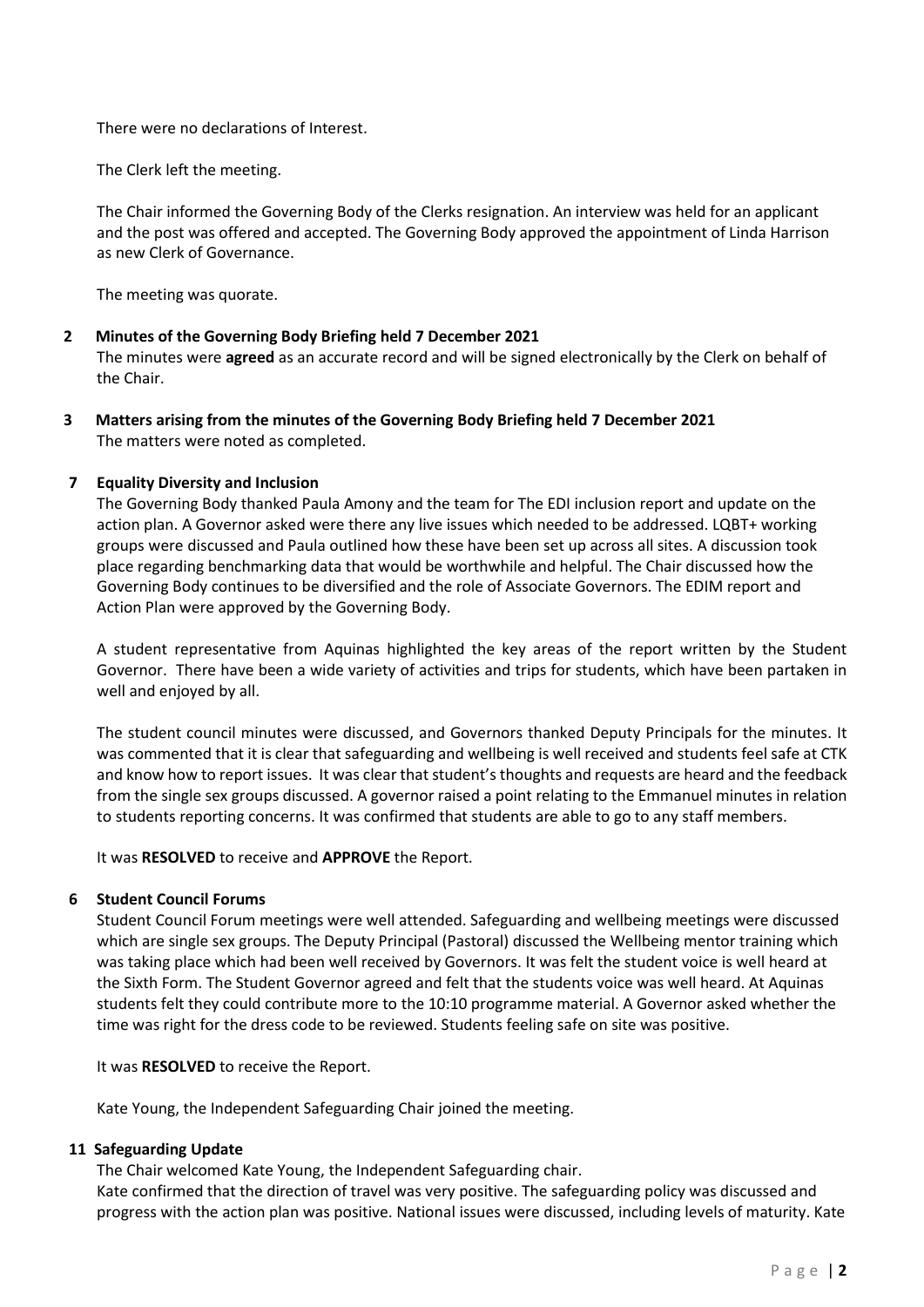discussed how these trends were being seen as part of the Pandemic. Kate confirmed that she felt that this was being dealt with. The pressure caused by exams was discussed. Kate was positive about the Wellbeing measures and training that had been put in place by CTK.

The Chair asked about the tightening of processes and procedures, impact outcomes were discussed. Kate described how it is important that the work needs to be embedded before full impact can be measured. The value of the single sex groups was discussed. The local environment was discussed. Impact in terms of vulnerability and safety was discussed. The impact of the Pandemic was discussed. The Safeguarding Governor confirmed that students were feeling safe in the CTK environment. External factors were discussed and the impact of these and how students can be supported and the ethos in terms of safeguarding.

It was **RESOLVED** to receive the Report.

## **5 Student Governor Report**

A student representative from Aquinas highlighted the key areas of the report. There have been a wide variety of activities and trips for students, which have been partaken in well and enjoyed by all.

It was **RESOLVED** to receive the Report.

David Pearson joined the meeting.

### **12 Destinations Report**

Governors thanked David Pearson for the detailed destination report. The report shows their destinations after being at CTK for such a short period of time. Every young person has a story and has achieved remarkably well. Slight decrease in HE progression, expected to be due to COVID. Apprenticeship numbers had increased. Governors discussed the importance of wider choice for students, and whether alternative destinations were easier to find, David outlined that the landscape is changing but there lacked a central platform. The National Apprenticeship week discussed and the higher profile at CTK . Governors asked about Gap Year students and what they are doing, David confirmed that there was a feeling that students were waiting a year due to COVID restrictions he confirmed the help that was put in place for these students.

It was **RESOLVED** to receive the Report.

David Pearson left the meeting.

# **8 Principal's Report**

The Executive Principal highlighted the key areas of the report.

The Executive Principal expressed that although covid hasn't gone, if Governors want to come on site for tours, talks etc, please do get in contact with the Clerk to arrange.

A governor mentioned how pleased they were to see another bid on T-Level engineering. It is confirmed to go ahead with T-Level Engineering. Overall, bids and building works are going well.

It was raised to make Governors aware that a special meeting will be scheduled to review approval on T-Level bids being placed.

The chair extended his thanks to the Executive Principal for her report.

It was **RESOLVED** to receive the Report.